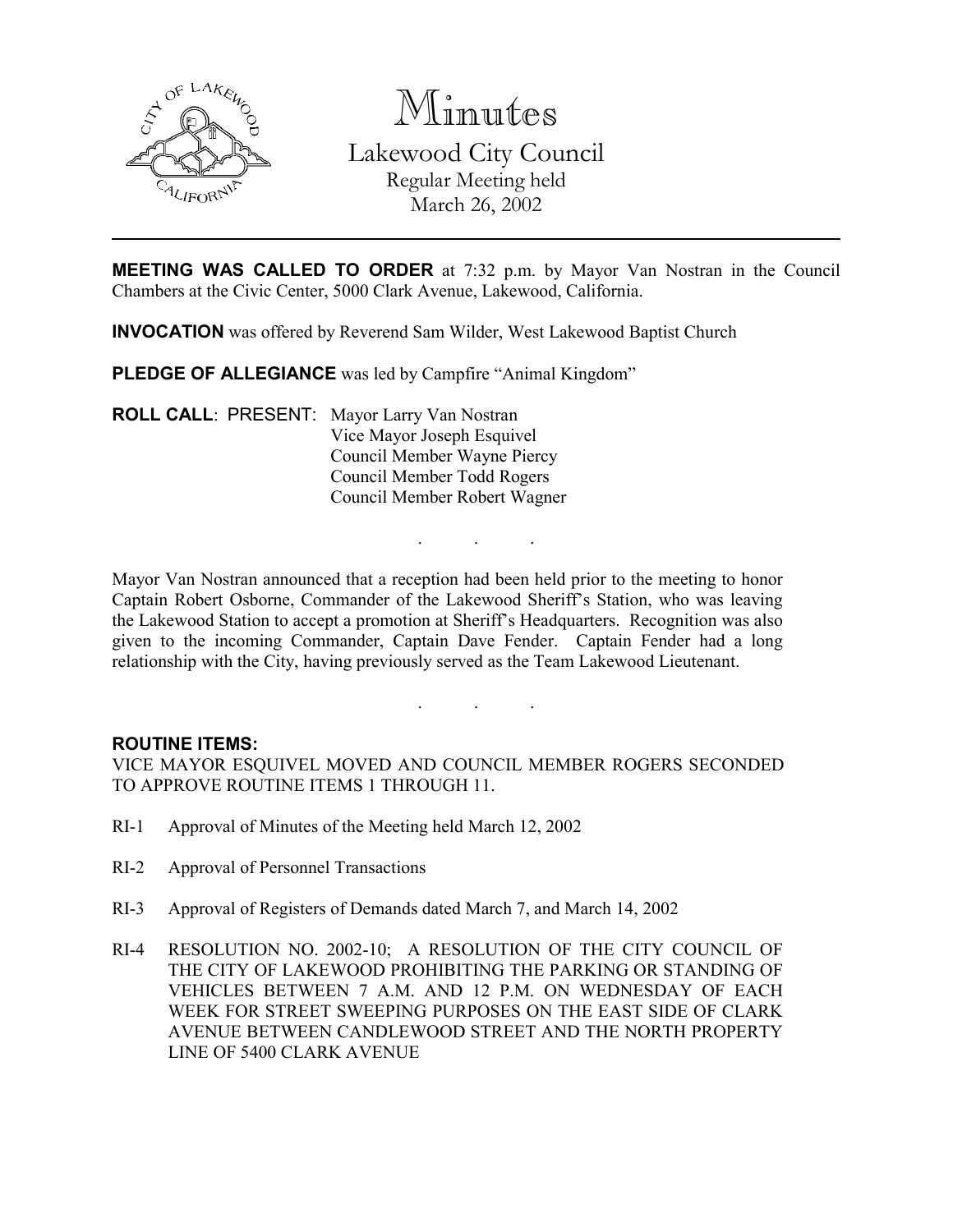### ROUTINE ITEMS: Continued

- RI-5 Approval of Renewal Agreement with the Long Beach Unified School District for the Regional Occupational Program (ROP)
- RI-6 Approval of Engineering Services Agreement for Well Drilling Design
- RI-7 Approval of Monthly Report of Investment Transactions
- RI-8 Acceptance of Notice of Completion for Public Works Project No. 01-3, Water Main Replacement
- RI-9 Approval of Agreements for Network Security System Maintenance and Testing
- RI-10 Approval of Amendment to Agreement for Transportation Planning and Engineering Services with LSA Associates
- RI-11 Acceptance of Notice of Completion for Public Works Project No. 01-8, Mayfair Pool Equipment Replacement

UPON ROLL CALL VOTE, THE MOTION WAS APPROVED:

AYES: COUNCIL MEMBERS: Rogers, Esquivel, Piercy, Wagner and Van Nostran NAYS: COUNCIL MEMBERS: None

Council Member Wagner called attention to Routine Item 9, noting the cost to the taxpayers required to protect the City's computer system from hackers.

. . .

### 1.1 • REGULATING INTERNET ACCESS STUDIOS

Community Development Director Chuck Ebner gave a brief oral presentation based on the memorandum in the agenda and stated the City Council had first reviewed the proposed ordinance in January, 2002, at which time it was tabled pending an amendment to impose a parental control provision. The revised ordinance was re-introduced on February 26th and referred to the Planning and Environment Commission for review and report. It was the recommendation of the Planning and Environment Commission that the City Council amend the ordinance to provide that the required on-site attendant be at least 21 years of age, citing that since the clientele was primarily teenagers and young adults, a more mature manager was necessary.

City Attorney John S. Todd advised that the ordinance had been significantly re-written to require either parental controls or filtering software to protect minors from inappropriate internet materials. He noted that if the City Council chose to amend the ordinance as recommended by the Planning and Environment Commission, another reading of the ordinance would be required.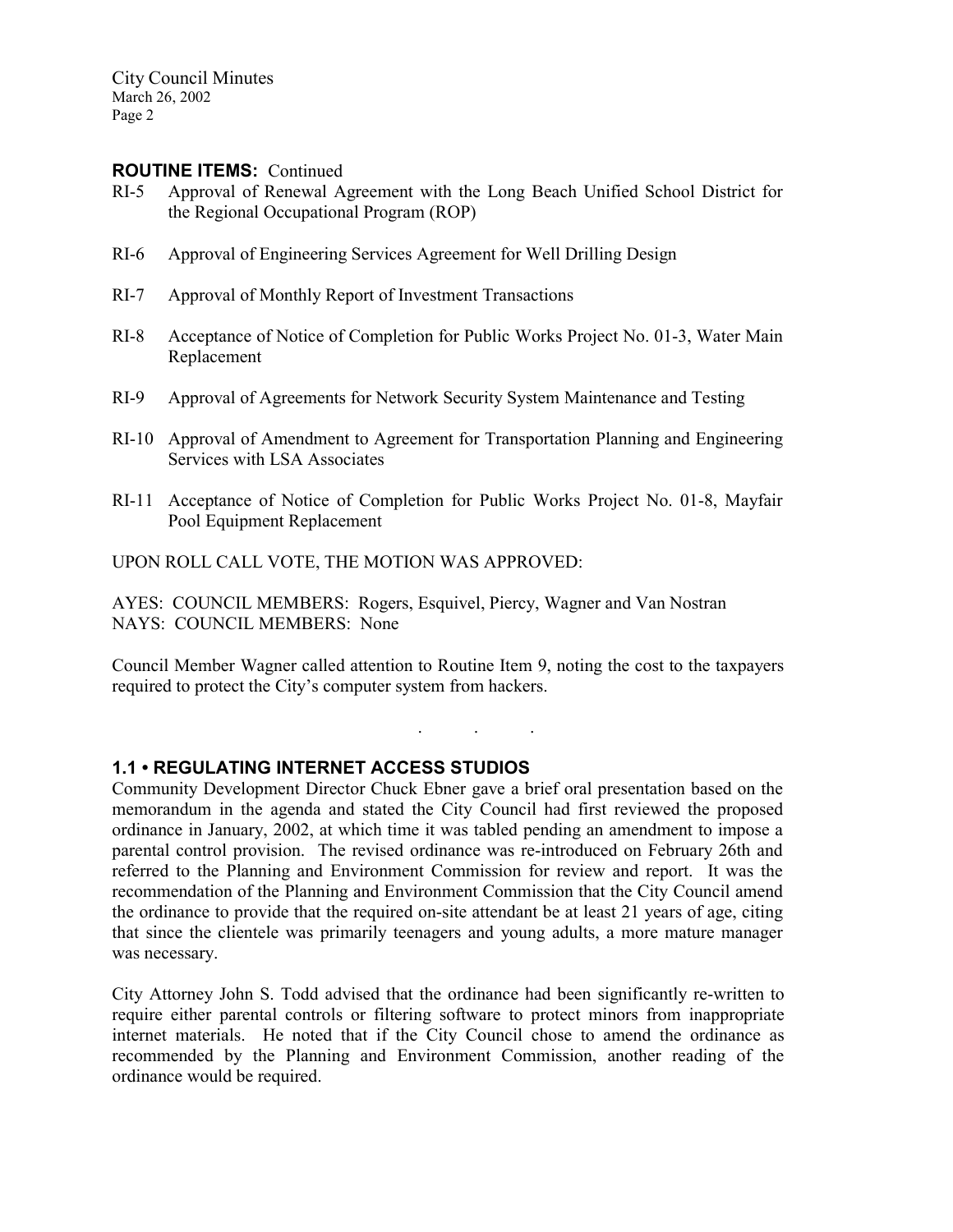# 1.1 • REGULATING INTERNET ACCESS STUDIOS - Continued

ORDINANCE NO. 2002-1; AN ORDINANCE OF THE CITY COUNCIL OF THE CITY OF LAKEWOOD AMENDING THE MUNICIPAL CODE REGULATING INTERNET ACCESS STUDIOS

Mayor Van Nostran opened the public hearing at 7:47 p.m. and called for anyone in the audience wishing to address the City Council on this matter.

Don Nelson urged the City Council to consider the gaming aspect of the cyber cafes. He stated the locations facilitate competitions between the patrons with betting, buying and selling occurring at the sites.

COUNCIL MEMBER WAGNER MOVED AND COUNCIL MEMBER PIERCY SECONDED TO CLOSE THE PUBLIC HEARING. UPON ROLL CALL VOTE, THE MOTION WAS APPROVED:

AYES: COUNCIL MEMBERS: Rogers, Esquivel, Piercy, Wagner and Van Nostran NAYS: COUNCIL MEMBERS: None

COUNCIL MEMBER WAGNER MOVED AND COUNCIL MEMBER PIERCY SECONDED TO AMEND SUBSECTION 9347.D.10 OF ORDINANCE NO. 2002-1 AS RECOMMENDED BY THE PLANNING AND ENVIRONMENT COMMISSION. UPON ROLL CALL VOTE, THE MOTION WAS APPROVED:

AYES: COUNCIL MEMBERS: Rogers, Esquivel, Piercy, Wagner and Van Nostran NAYS: COUNCIL MEMBERS: None

COUNCIL MEMBER WAGNER MOVED AND COUNCIL MEMBER PIERCY SECONDED TO RE-INTRODUCE ORDINANCE NO. 2002-1. UPON ROLL CALL VOTE, THE MOTION WAS APPROVED:

AYES: COUNCIL MEMBERS: Rogers, Esquivel, Piercy, Wagner and Van Nostran NAYS: COUNCIL MEMBERS: None

### 1.2 • AWARD OF BID FOR PURCHASING BID 02-1; CISCO EQUIPMENT FOR NETWORK SECURITY SYSTEM

. . .

Larry Schroeder, Director of Finance, gave a brief oral presentation based on the memorandum in the agenda and reported three bids had been received for the purchase of specialized computer equipment for network security. It was the recommendation of staff that the City Council authorize the purchase of equipment to protect e-government equipment and applications from the low responsive and responsible bidder, Affiliated Computer Services (ACS) in the amount of \$21,383.90.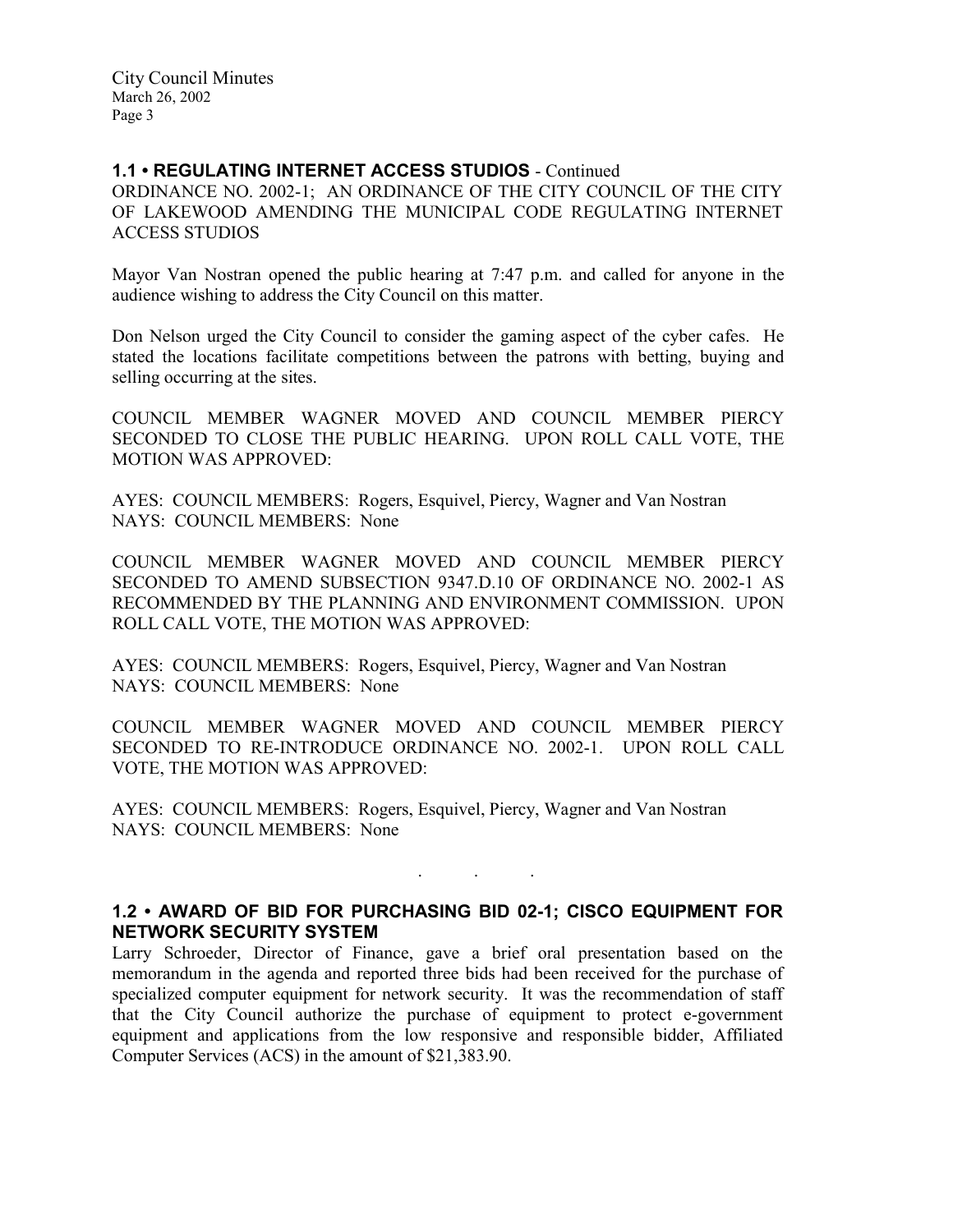# 1.2 • AWARD OF BID FOR PURCHASING BID 02-1 – Continued

Mayor Van Nostran opened the public hearing at 7:54 p.m. and called for anyone in the audience wishing to address the City Council on this matter. There was no response.

COUNCIL MEMBER ROGERS MOVED AND VICE MAYOR ESQUIVEL SECONDED TO APPROVE STAFF'S RECOMMENDATION. UPON ROLL CALL VOTE, THE MOTION WAS APPROVED:

AYES: COUNCIL MEMBERS: Rogers, Esquivel, Piercy, Wagner and Van Nostran NAYS: COUNCIL MEMBERS: None

# 2.1 • PROHIBITING THE STANDING OF VEHICLES ADJACENT TO SCHOOLS FOR THE PURPOSE OF LOADING OR DISCHARGING SCHOOL CHILDREN

. . .

Deputy City Manager Sandi Ruyle gave a brief oral presentation based on the memorandum in the agenda and stated the Public Safety Committee had reviewed a request from the L.A. County Sheriff's Department that the City consider adopting regulations which would allow citations to be issued to drivers around schools who allow their children to dash across the street or between double-parked cars to get to or from the school grounds. The proposed ordinance should ease congestion around schools and by encouraging the use of controlled intersections and regularly stationed crossing guards, increase the overall safety for all school children. It was the recommendation of the Public Safety Committee that the City Council introduce Ordinance No. 2002-5.

ORDINANCE NO. 2002-5; AN ORDINANCE OF THE CITY COUNCIL OF THE CITY OF LAKEWOOD AMENDING THE MUNICIPAL CODE TO PROHIBIT THE STANDING OF VEHICLES ADJACENT TO SCHOOLS FOR THE PURPOSE OF LOADING OR DISCHARGING SCHOOL CHILDREN EXCEPT AS PROVIDED **THEREIN** 

Sergeant Mike Rothans stated the proposed ordinance would provide an additional tool for the Sheriff's Department to utilize in protecting children on their way to and from school. He noted that since all schools were bordered by least two controlled intersections, parents must be encouraged to direct their children to use them.

Council Member Rogers inquired what steps the Sheriff's Department would be taking to advise parents and school officials of the new ordinance. Ms. Ruyle responded by stating that City staff and Sheriff's personnel would be working closely with the schools to provide the information through City and school newsletters, crossing guards, and the City's school safety coordinator. Sergeant Rothans added that the Sheriff's deputies would initially only issue warnings, since the purpose was to educate rather than penalize.

# COUNCIL MEMBER WAGNER MOVED AND COUNCIL MEMBER PIERCY SECONDED TO INTRODUCE ORDINANCE NO. 2002-5.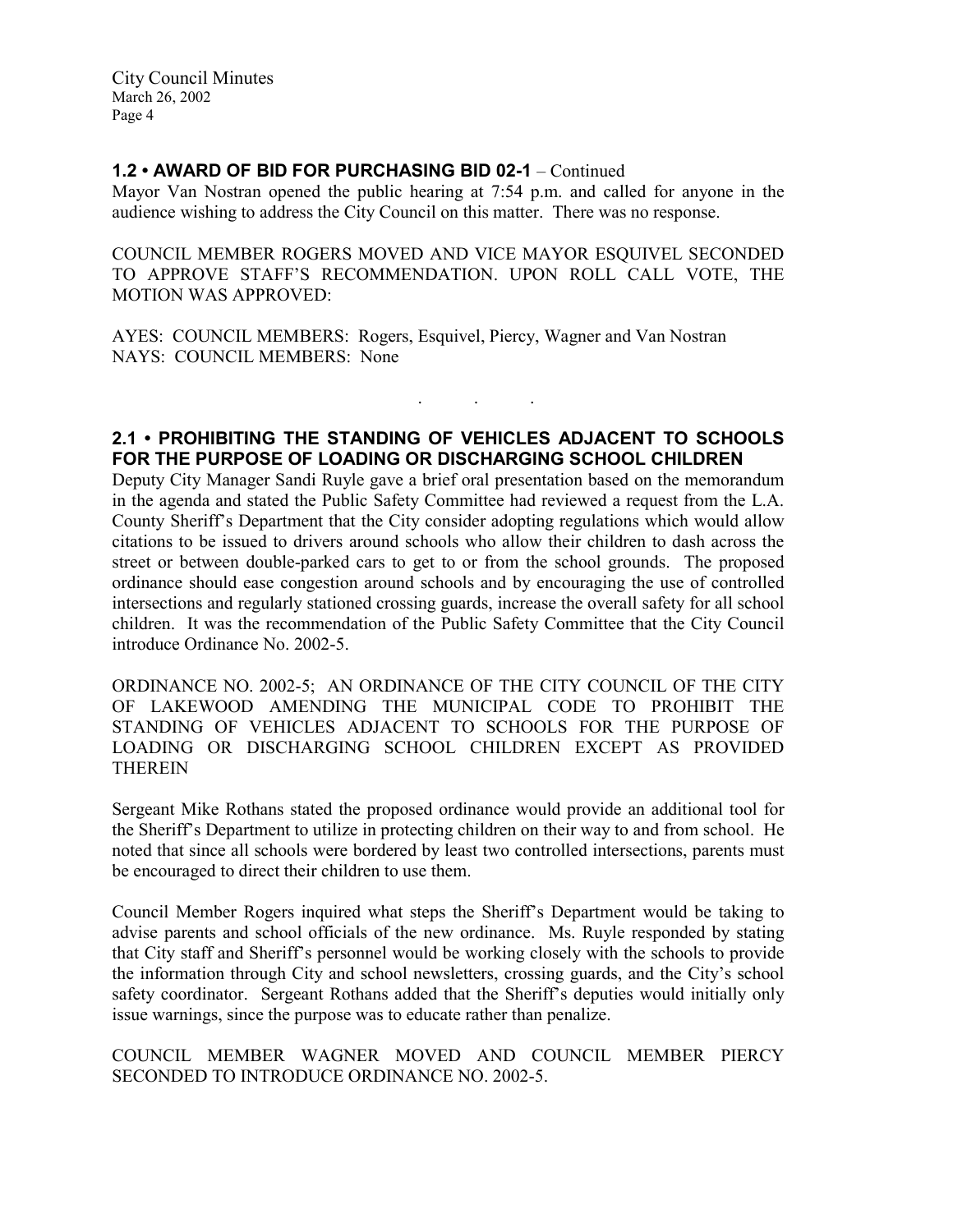# 2.1 • LOADING OR DISCHARGING SCHOOL CHILDREN - Continued

UPON ROLL CALL VOTE, THE MOTION WAS APPROVED:

AYES: COUNCIL MEMBERS: Rogers, Esquivel, Piercy, Wagner and Van Nostran NAYS: COUNCIL MEMBERS: None

# 3.1 • APPOINTMENTS TO GOVERNMENTAL ASSOCIATIONS, ORGANIZATIONS & COMMITTEES

 $\mathbf{r}$  .  $\mathbf{r}$  ,  $\mathbf{r}$  ,  $\mathbf{r}$  ,  $\mathbf{r}$  ,  $\mathbf{r}$  ,  $\mathbf{r}$ 

Mayor Van Nostran presented his proposed appointments to the governmental associations, organizations and committees on which Council Members are needed to serve.

| California Contract Cities<br>Association                                           | Esquivel - Representative                              | Piercy - Alternate      |
|-------------------------------------------------------------------------------------|--------------------------------------------------------|-------------------------|
| California Joint Powers<br><b>Insurance Authority</b>                               | Van Nostran - Representative Esquivel - Alternate      |                         |
| <b>Consolidated Youth Services Network</b><br>Policy Board<br><b>Advisory Board</b> | Rogers - Representative<br>Carol Flynn Jacoby (Admin.) | Piercy - Alternate      |
| So. Calif. Association of Governments (SCAG)<br>General Assembly                    | Piercy - Representative                                | Rogers - Alternate      |
| Gateway Cities COG Board                                                            | Piercy - Representative                                | Rogers - Alternate      |
| Greater Los Angeles County<br><b>Vector Control District</b>                        | Esquivel - Representative                              |                         |
| Job Training Partnership Act                                                        | Wagner - Policy Board<br>Pat Stover - Advisory Board   |                         |
| League of California Cities<br>L.A. County Division                                 | Wagner - Representative                                | Van Nostran - Alternate |
| <b>City Selection Committee</b>                                                     | Wagner - Representative                                | Esquivel - Alternate    |
| Annual League Conference                                                            | Van Nostran - Representative Esquivel - Alternate      |                         |
| L.A. County Sanitation<br>District #3 $&$ #19                                       | Van Nostran - Representative Esquivel - Alternate      |                         |
| <b>Southeast Water Coalition</b>                                                    | Rogers - Representative                                |                         |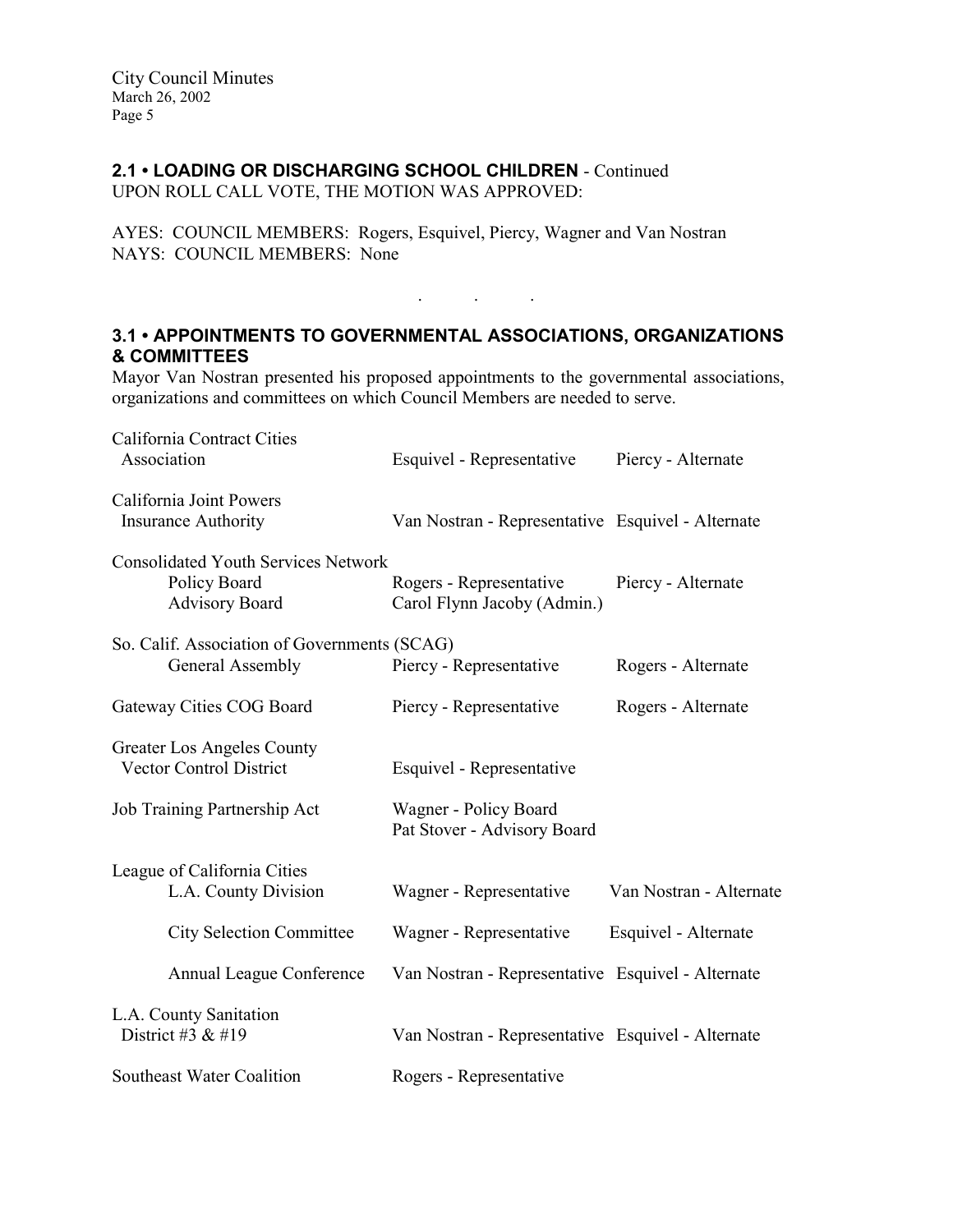### 3.1 • APPOINTMENTS TO GOVERNMENTAL ASSOCIATIONS, ORGANIZATIONS & COMMITTEES - Continued

STANDING COMMITTEES

| Intergovernmental Relations         | Van Nostran - Chair | Esquivel - Member    |
|-------------------------------------|---------------------|----------------------|
| Solid Waste Management              | Piercy - Chair      | Esquivel - Member    |
| <b>Public Safety</b>                | Van Nostran - Chair | Rogers - Member      |
| Park Development/Community Services | Esquivel - Chair    | Piercy - Member      |
| <b>Water Resources</b>              | Wagner - Chair      | Van Nostran - Member |
| <b>Community Promotion</b>          | Piercy - Chair      | Rogers - Member      |

Mayor Van Nostran proposed two new ad hoc committees. One to plan for Lakewood's fiftieth anniversary, and another to deal with the complex issue of stormwater runoff and the NPDES permit process.

| <b>NPDES</b> Permit | Wagner - Chair      | Van Nostran - Member |
|---------------------|---------------------|----------------------|
| 50th Anniversary    | Van Nostran - Chair | Esquivel - Member    |

COUNCIL MEMBER PIERCY MOVED TO APPROVE THE ORGANIZATIONAL APPOINTMENTS AS PRESENTED.

Council Member Wagner stated that he had additional concerns to be addressed with the Mayor regarding the organizational appointments and requested the item be carried forward to the next regular meeting.

Mayor Van Nostran stated that he had circulated his proposed appointments prior to the meeting and that since he felt ample time had been provided for Council Members to raise any concerns, he wished to proceed with the appointments at this time.

VICE MAYOR ESQUIVEL SECONDED THE MOTION.

Council Member Wagner stated that it was simply a matter of courtesy and that the appointments had been delayed in the past.

COUNCIL MEMBER WAGNER MOVED AND COUNCIL MEMBER ROGERS SECONDED TO CONTINUE THE ORGANIZATIONAL APPOINTMENTS ITEM TO THE NEXT REGULAR MEETING. UPON ROLL CALL VOTE, THE MOTION FAILED:

AYES: COUNCIL MEMBERS: Rogers and Wagner NAYS: COUNCIL MEMBERS: Esquivel, Piercy and Van Nostran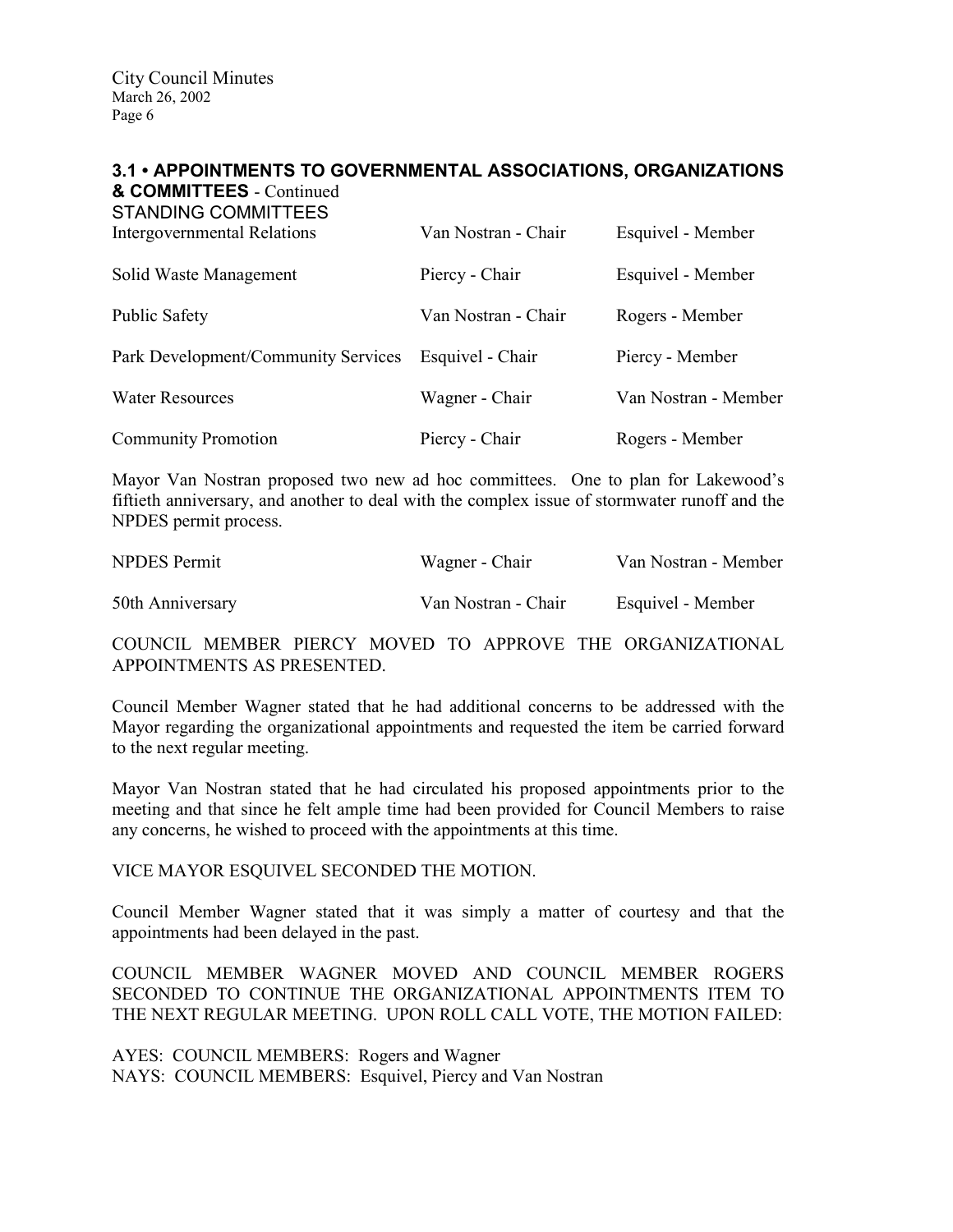### 3.1 • APPOINTMENTS TO GOVERNMENTAL ASSOCIATIONS, ORGANIZATIONS & COMMITTEES - Continued UPON ROLL CALL VOTE, THE ORIGINAL MOTION WAS PASSED:

AYES: COUNCIL MEMBERS: Rogers, Esquivel, Piercy and Van Nostran NAYS: COUNCIL MEMBERS: Wagner

### 3.2 • AMENDMENT TO AGREEMENT FOR SOLID WASTE CONSULTING SERVICES WITH S.C.S. CONSULTANTS

. . .

The Director of Public Works, Lisa Rapp, gave a brief oral presentation based on the memorandum in the agenda and stated the City was in need of consulting services to assist on recently enacted storm water regulations and on-going storm water program implementation. She also stated that she and Council Member Wagner had just attended a hearing on the National Pollutant Discharge Elimination System (NPDES) permits. She reported that S.C.S. Consultants, who had been providing the City with services relating to recycling, litter reduction and used motor oil recycling, had expertise in the area of storm water programs and NPDES permits. It was the recommendation of staff that the City Council approve an amendment to the agreement with S.C.S. Consultants in an amount not to exceed \$20,000 in the current fiscal year, for storm water related tasks.

Mayor Van Nostran asked Council Member Wagner to update the City Council on the NPDES meeting.

Council Member Wagner stated that there was not a lot of good things about the hearing to report. He conveyed his concern that the attitude of the Water Quality Control Board seemed to be that they had bent over backwards to be accommodating to the cities, when, in fact, only minor changes were made in response to the concerns raised by the cities. Also, the cities' concerns about the extreme costs associated with the NPDES permits seemed to have been completely ignored and the cities dismissed as not having any interest in cleaning up the rivers and oceans. He noted that environmental groups were expressing a similar opinion, that the cities did not want to do anything and should be forced to comply, no matter what the cost. He concluded by stating that the best way to get the matter resolved was for everyone to work together to develop reasonable, cost-effective measures and that he hoped the State Board would be able to bring the cities, the Regional Board and the environmental groups together to make that happen.

Responding to a question from Council Member Piercy, Council Member Wagner stated that the cities were part of a coalition on this issue and were very well represented at the hearing.

COUNCIL MEMBER ROGERS MOVED AND VICE MAYOR ESQUIVEL SECONDED TO APPROVE STAFF'S RECOMMENDATION.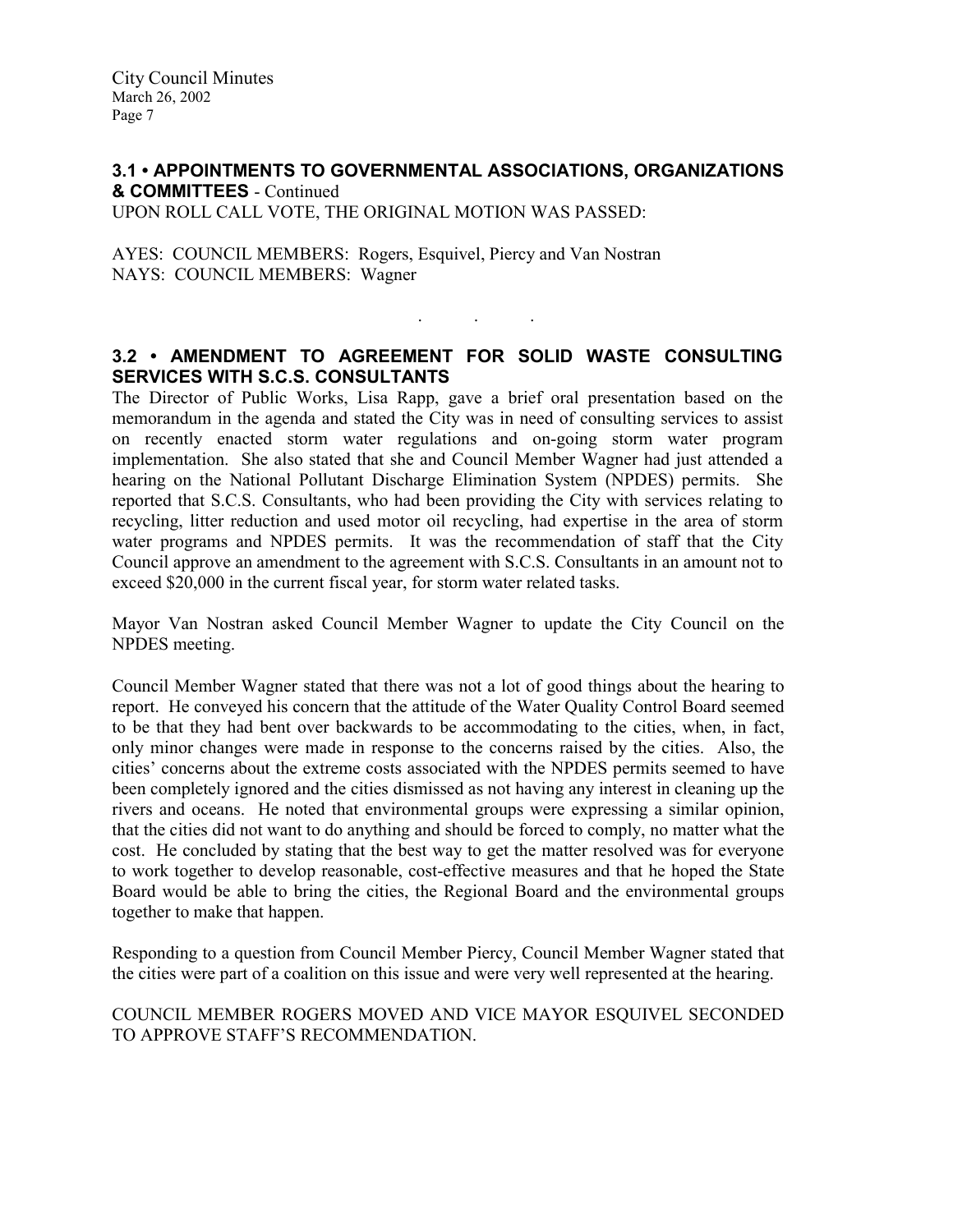### 3.2 • AMENDMENT TO AGREEMENT FOR SOLID WASTE CONSULTING SERVICES WITH S.C.S. CONSULTANTS - Continued UPON ROLL CALL VOTE, THE MOTION WAS APPROVED:

. . .

AYES: COUNCIL MEMBERS: Rogers, Esquivel, Piercy, Wagner and Van Nostran NAYS: COUNCIL MEMBERS: None

### 3.3 • REQUEST FOR PROPOSALS FOR SCHOOL DISTRICT CONSULTING

The Deputy City Manager gave a brief oral presentation based on the memorandum in the agenda and reported that the School District Ad Hoc Committee had met with each of the districts serving Lakewood regarding the existing educational delivery system and a possible Lakewood School District. The Committee was proposing that a consultant be retained to evaluate the current educational delivery system, analyze the challenges facing the system and provide alternatives to meeting the challenges, with the preference being the formation of a Lakewood District. It was the recommendation of the School District Ad Hoc Committee that the City Council authorize the staff to proceed to develop and send out a Request for Proposals for School District Consulting, and direct the Committee to review the proposals submitted and make a recommendation to the City Council.

COUNCIL MEMBER PIERCY MOVED AND VICE MAYOR ESQUIVEL SECONDED TO APPROVE STAFF'S RECOMMENDATION.

Council Member Rogers stated that when the Lakewood Unified School District Organizing Committee had initially looked at forming a new district six years earlier, they had questioned just how difficult such an effort could be, and in the intervening years had found out how very difficult an endeavor it was. He reported that the City Council's Ad Hoc Committee was still trying to work cooperatively with the existing districts, but had also realized that the time had come to bring in a consultant with professional expertise in the field. He stated that it was his wish that the City move forward aggressively on this issue, and that the best way to do that would be through the advice of experts on options for action that would have the greatest potential for success with the State Board of Education.

Responding to a question from Council Member Piercy, Ms. Ruyle stated that any input on additional, qualified consultants would be welcomed and they would be added to the RFP mailing list.

UPON ROLL CALL VOTE, THE MOTION WAS APPROVED:

AYES: COUNCIL MEMBERS: Rogers, Esquivel Piercy, Wagner and Van Nostran NAYS: COUNCIL MEMBERS: None

. . .